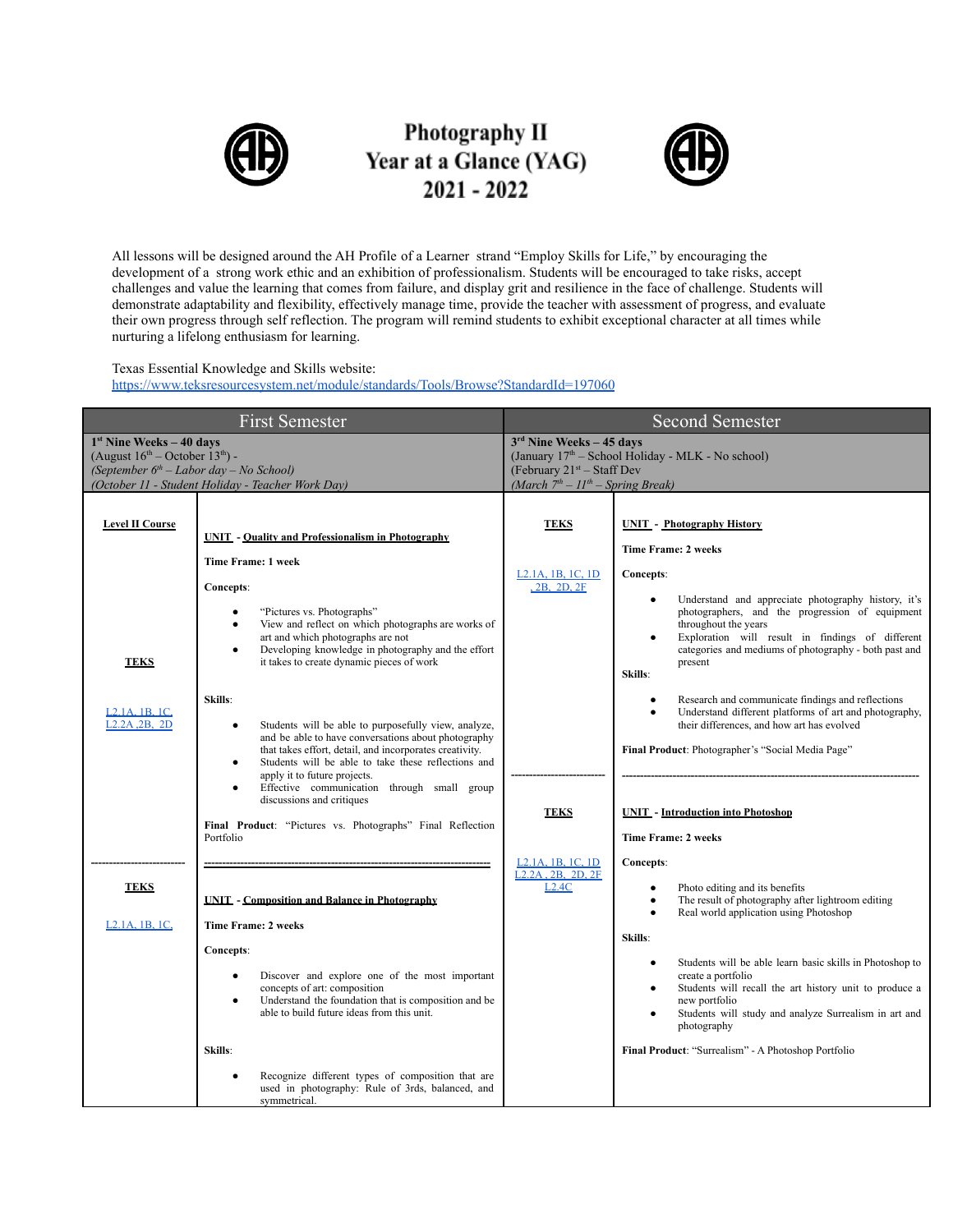|                            | Explore niches, such as leading lines and framing to<br>$\bullet$<br>enhance composition                                                                                        | <b>TEKS</b>                                                                                     | <b>UNIT</b> - Multimedia                                                                                                                                                   |
|----------------------------|---------------------------------------------------------------------------------------------------------------------------------------------------------------------------------|-------------------------------------------------------------------------------------------------|----------------------------------------------------------------------------------------------------------------------------------------------------------------------------|
|                            | Final Product: Composition Portfolio                                                                                                                                            |                                                                                                 | <b>Time Frame: 2 weeks</b>                                                                                                                                                 |
|                            |                                                                                                                                                                                 | L <sub>2</sub> .1A, 1B, 1C, 1D                                                                  | Concepts:                                                                                                                                                                  |
| <b>TEKS</b>                | <b>UNIT</b> - Lighting in Photography                                                                                                                                           | $L2.2A$ , $2B$ , $2D$ , $2F$<br>L <sub>2</sub> . 4A, 4B, 4C                                     | Introduction to "photography in motion" i.e. animation<br>$\bullet$<br>and multimedia                                                                                      |
| <b>L2.1A, 1B 1C, 1D</b>    | <b>Time Frame: 2 weeks</b>                                                                                                                                                      |                                                                                                 | Documenting and understanding the importance of                                                                                                                            |
| L <sub>2</sub> .2A, 2C, 2D | Concepts:                                                                                                                                                                       |                                                                                                 | process<br>Introduction to multimedia gives students one more<br>$\bullet$                                                                                                 |
|                            | Analyze different lighting in photography<br>$\bullet$<br>Understand the importance of lighting<br>$\bullet$                                                                    |                                                                                                 | outlet for photography and it's real world application                                                                                                                     |
|                            | Introduce portrait photography<br>$\bullet$                                                                                                                                     |                                                                                                 | Skills:                                                                                                                                                                    |
|                            | Skills:<br>Recognize where light is coming from and how it<br>$\bullet$<br>affects the photograph                                                                               |                                                                                                 | Ability to work in groups and work within roles<br>iMovie                                                                                                                  |
|                            | Understand the human face and its depths<br>٠<br>Excellent communication - students will need to be<br>$\bullet$<br>the "director" and work with other people while<br>shooting |                                                                                                 | Final Product: Stop-Motion Mini Movie                                                                                                                                      |
|                            | Final Product: Lighting Portfolio w/ Portraits                                                                                                                                  |                                                                                                 | <b>UNIT</b> - Self Exploration w/ Art Exhibition                                                                                                                           |
|                            |                                                                                                                                                                                 | <b>TEKS</b>                                                                                     | Time Frame: 3 weeks                                                                                                                                                        |
| <b>TEKS</b>                | <b>UNIT</b> - Angles and Perspective                                                                                                                                            |                                                                                                 | Concepts:                                                                                                                                                                  |
| L2.1A. 1B 1C. 1D           | <b>Time Frame: 2 weeks</b><br><b>Concepts:</b>                                                                                                                                  | L <sub>2</sub> .1A, 1B, 1C, 1D<br>L <sub>2</sub> .2A, 2B, 2D, 2F<br>L <sub>2</sub> , 4A, 4B, 4C | Recall units from this quarter and find your voice by<br>$\bullet$<br>creating your own portfolio<br>This process of thinking will serve valuable as we enter<br>$\bullet$ |
| 2C, 2D, 2E, 2F             | Angles can change the world around you. Take<br>$\bullet$                                                                                                                       |                                                                                                 | the final 9 weeks                                                                                                                                                          |
|                            | advantage of trying different and extreme angles.<br>Use angles to change perspective and give the viewer<br>$\bullet$                                                          |                                                                                                 | Skills:                                                                                                                                                                    |
|                            | a new way to look at things around them                                                                                                                                         |                                                                                                 | Students will be able to validate for themselves by<br>$\bullet$<br>making decisions for themselves and choosing their                                                     |
|                            | Skills:                                                                                                                                                                         |                                                                                                 | own portfolio<br>Effective communication and presentation skills<br>$\bullet$                                                                                              |
|                            | Creativity and an open mind<br>$\bullet$<br>Explore surroundings<br>$\bullet$                                                                                                   |                                                                                                 | Knowledgeable critiques and reflections<br>$\bullet$<br>Effective vocabulary<br>$\bullet$                                                                                  |
|                            | Final Product: Angles and Perspective Portfolio                                                                                                                                 |                                                                                                 | Final Product: End of Unit Exhibition Show and Critique                                                                                                                    |
|                            |                                                                                                                                                                                 |                                                                                                 |                                                                                                                                                                            |
|                            |                                                                                                                                                                                 |                                                                                                 |                                                                                                                                                                            |
| <b>TEKS</b>                | <b>UNIT - End of Unit Exhibition</b>                                                                                                                                            |                                                                                                 |                                                                                                                                                                            |
|                            | <b>Time Frame: 1 weeks</b>                                                                                                                                                      |                                                                                                 |                                                                                                                                                                            |
| L2.1B.1C                   | Concepts:                                                                                                                                                                       |                                                                                                 |                                                                                                                                                                            |
| LZ. 4A                     | Present an overall unit portfolio<br>٠<br>Peers will critique, hold conversations, and reflect on<br>$\bullet$                                                                  |                                                                                                 |                                                                                                                                                                            |
|                            | their own and others' works                                                                                                                                                     |                                                                                                 |                                                                                                                                                                            |
|                            | Skills:                                                                                                                                                                         |                                                                                                 |                                                                                                                                                                            |
|                            | Effective communication in both small and large<br>$\bullet$                                                                                                                    |                                                                                                 |                                                                                                                                                                            |
|                            | group settings<br>Vocabulary                                                                                                                                                    |                                                                                                 |                                                                                                                                                                            |
|                            | Effective and knowledgeable critiques and reflections<br>$\bullet$                                                                                                              |                                                                                                 |                                                                                                                                                                            |
|                            | Final Product: End of Unit Art Exhibition Show                                                                                                                                  |                                                                                                 |                                                                                                                                                                            |
|                            |                                                                                                                                                                                 |                                                                                                 |                                                                                                                                                                            |
|                            |                                                                                                                                                                                 |                                                                                                 |                                                                                                                                                                            |
|                            |                                                                                                                                                                                 |                                                                                                 |                                                                                                                                                                            |
|                            |                                                                                                                                                                                 |                                                                                                 |                                                                                                                                                                            |
|                            |                                                                                                                                                                                 |                                                                                                 |                                                                                                                                                                            |
|                            |                                                                                                                                                                                 |                                                                                                 |                                                                                                                                                                            |